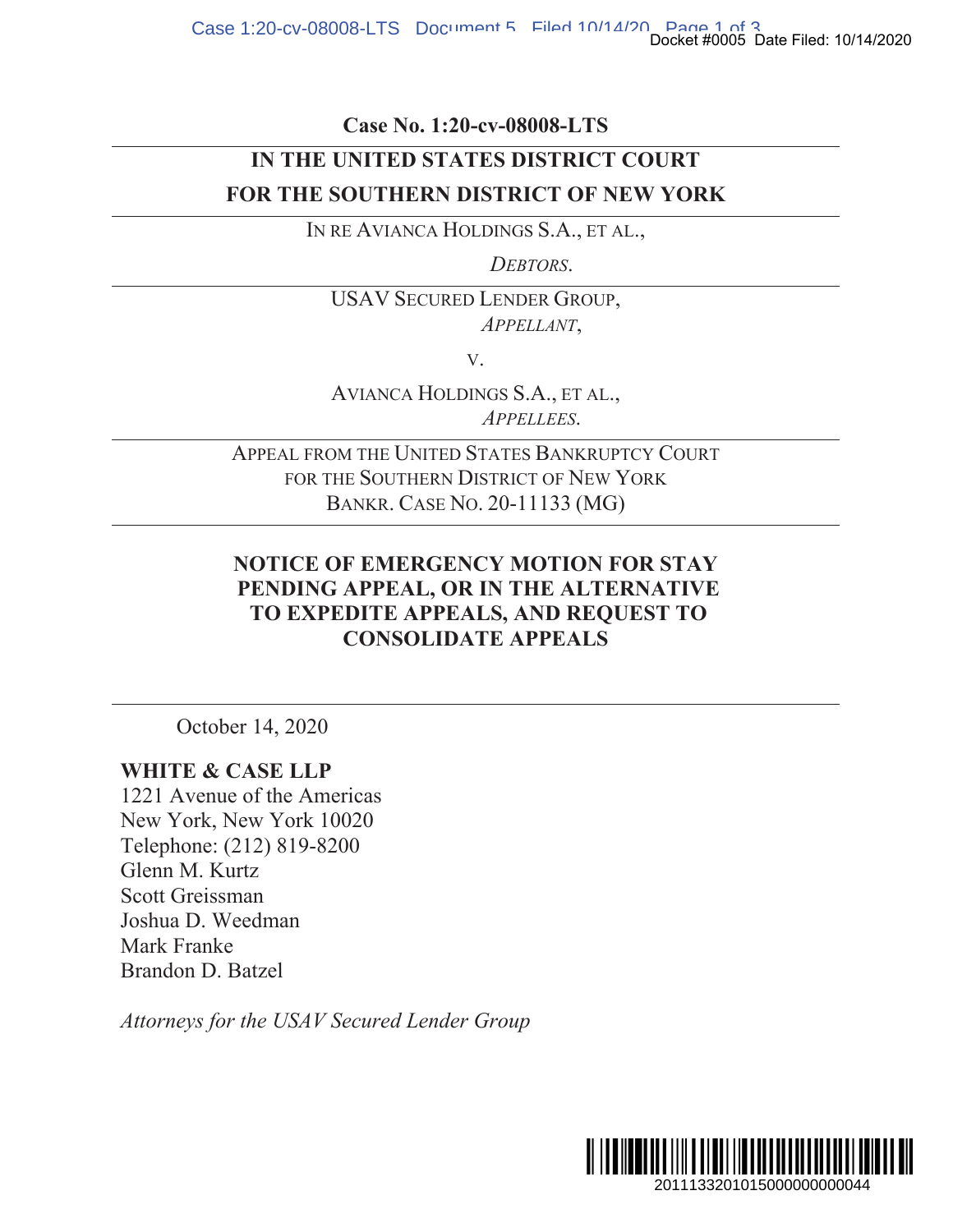**PLEASE TAKE NOTICE** that upon the (i) Memorandum of Law in Support *of Emergency Motion For Stay Pending Appeal, or in The Alternative To Expedite Appeals, And Request to Consolidate Appeals* (the "Memorandum of Law"), and (ii) the *Declaration of Joshua D. Weedman* (the "Weedman Declaration"), each filed substantially contemporaneously herewith, Appellant USAV Secured Lender Group by and through its undersigned counsel, will move this Court pursuant to Rule  $42(a)$ of the Federal Rules of Civil Procedure and Rules 8003, 8007 and 8013 of the Federal Rules of Bankruptcy Procedure for entry of an Order (i) staying pending appeals, or in the alternative, expediting pending appeals, and (ii) consolidating appeals, of the so ordered Memorandum Opinion Granting in Part and Denying in *Part Debtors' Motion to Reject the USAV Agreements* entered by the United States Bankruptcy Court for the Southern District of New York, and for such other and further relief as the Court may deem just and proper.

Pursuant to Paragraphs  $1(b)$  and  $(2)(b)(ii)$  of the Individual Rules of Practice of Judge Laura Taylor Swain, the USAV Secured Lender Group hereby certifies that, as set forth in more detail in the Weedman Declaration, it has used its best efforts to resolve informally the matters set forth in the Memorandum of Law and conferred with Avianca prior to submission of this Motion.